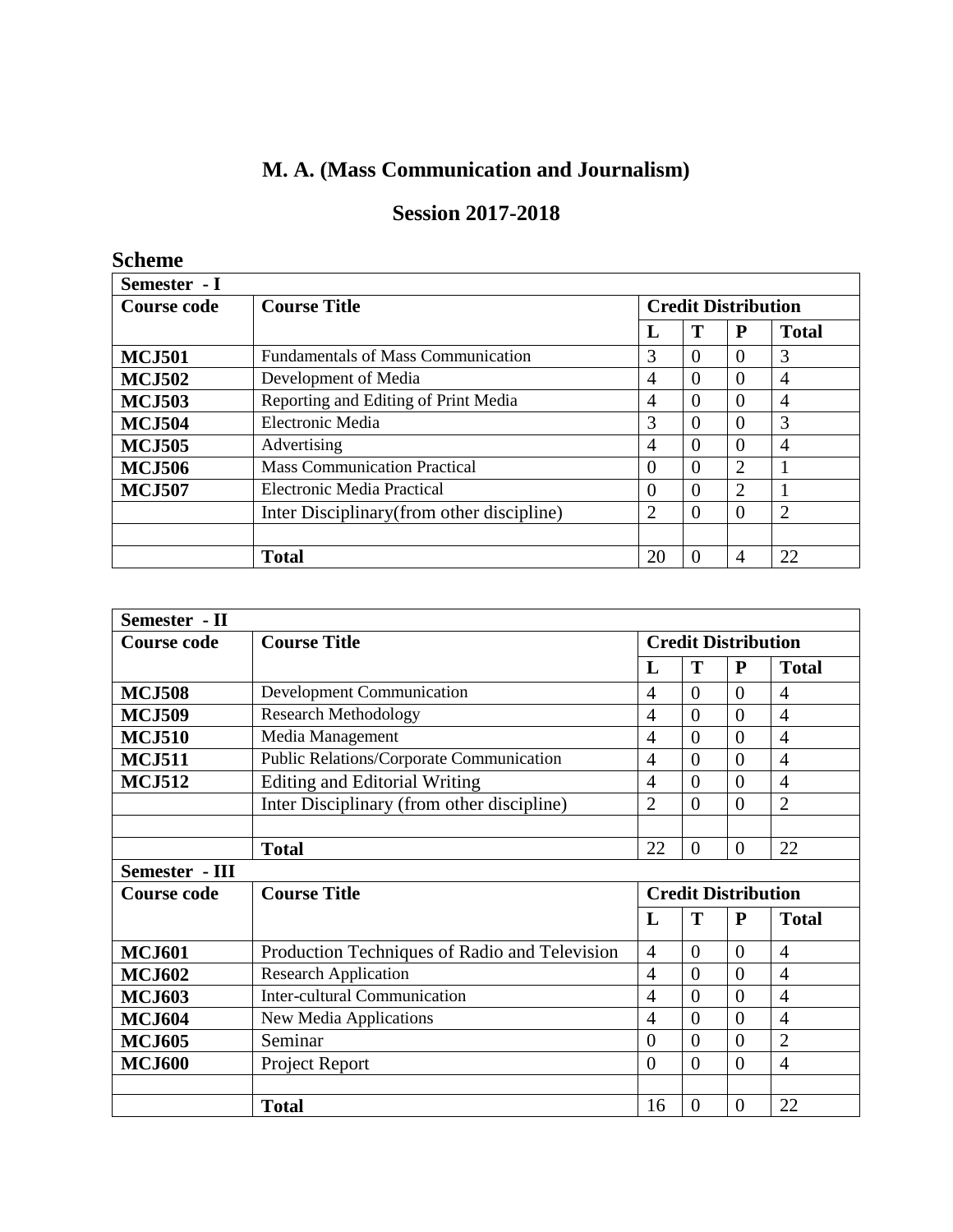| Semester - IV      |                                  |                |                            |   |              |  |
|--------------------|----------------------------------|----------------|----------------------------|---|--------------|--|
| <b>Course code</b> | <b>Course Title</b>              |                | <b>Credit Distribution</b> |   |              |  |
|                    |                                  | L              | Т                          | P | <b>Total</b> |  |
| <b>MCJ606</b>      | Media Law and Ethics             | 4              | $\Omega$                   |   | 4            |  |
| <b>MCJ607</b>      | Photo Journalism                 | 4              | $\Omega$                   |   | 4            |  |
| <b>MCJ608</b>      | Film Studies and Film Production | $\overline{4}$ | $\Omega$                   |   | 4            |  |
| <b>MCJ609</b>      | International Communication      | 4              | $\Omega$                   |   | 4            |  |
| <b>MCJ610</b>      | Attachment with Media            | $\Omega$       | $\Omega$                   |   | 4            |  |
|                    |                                  |                |                            |   |              |  |
|                    |                                  |                |                            |   |              |  |
|                    | <b>Total</b>                     | 12             |                            |   | 20           |  |

# **Semester-I**

# **Course Title: Fundamentals of Mass Communication** Paper Code**: MCJ 501**

|  |  | Credits |
|--|--|---------|
|  |  |         |

#### Unit  $-1$  10 hours

Nature and process of human communication, functions of communication, verbal and non-verbal communication, intra-personal, inter-personal, small group, public and mass communication.

#### Unit  $-$  II 12 hours

Models: SMR, SMCR, Shannon and Weaver, Lasswell, Osgood, Dance, Schramm, Gerbner, Newcomb, convergent and gate-keeping, communication and socialization.

Nature and process of mass communication, media of mass communication, characteristics and typology of audiences.

Unit – III  $12 \text{ hours}$ Media systems and theories: authoritarian, libertarian, socialistic, social-responsibility, development, participatory. Mass media: public opinion and democracy.

Media culture and its production. Media organizations, media content, market – driven media content – effects, skyvasion, cultural integration and cultural pollution.

#### Unit  $-$  IV 11 hours

Issues of media monopoly – cross-media ownership; Ownership patterns of mass media, ethical aspects of mass media, freedom of speech and expression, right to information, media and social responsibility, media accountability, infotainmet and ICE.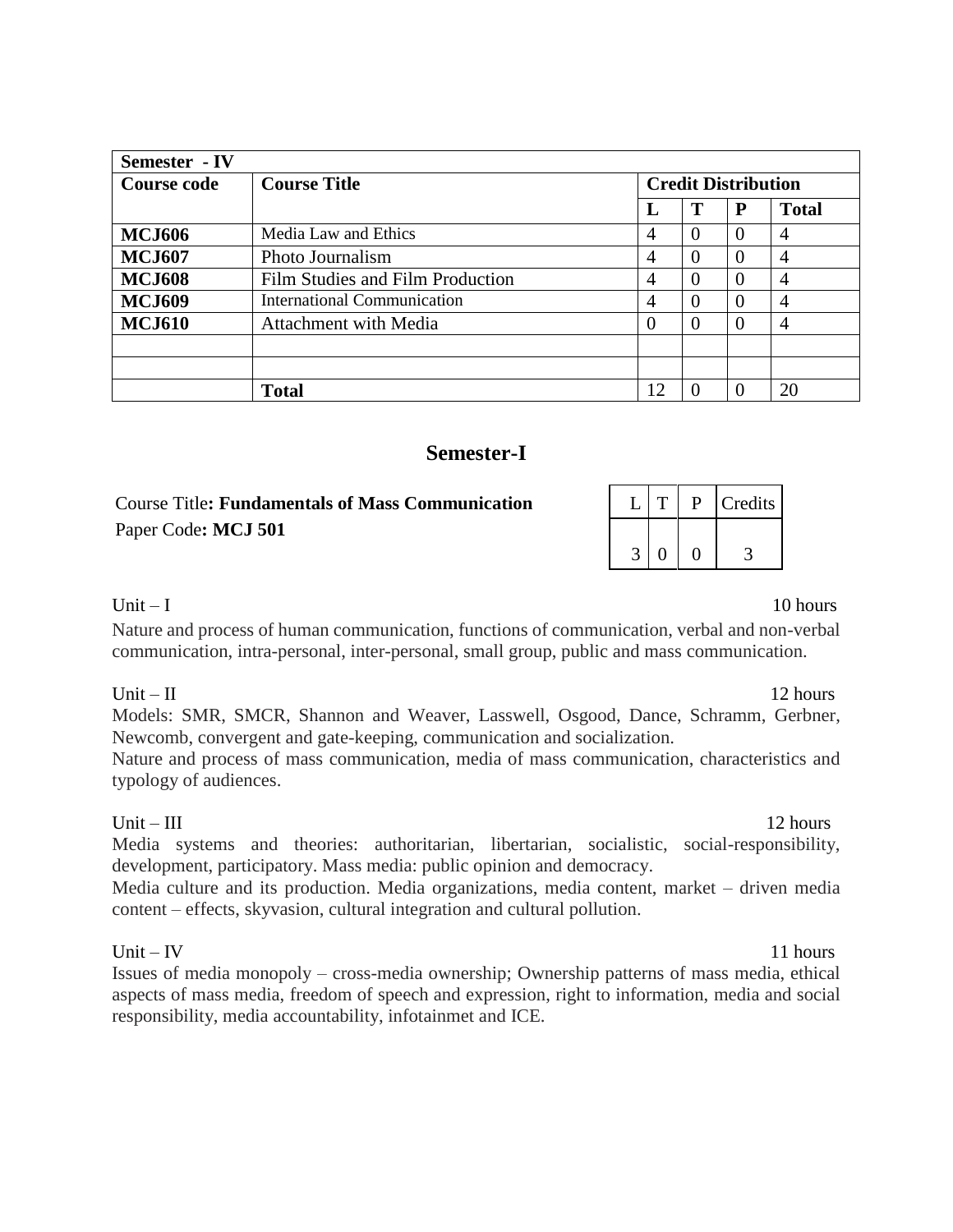# **Course Title: Development of Media** Paper Code: MCJ 502

|  | redits |
|--|--------|
|  |        |

Unit  $-1$  14 hours

Language and society- development of language as a vehicle of communication – invention of printing press and paper – pioneer publications in Europe and USA.

Early communication systems in India – development of printing – early efforts to publish newspapers in different parts of India. Newspapers and magazines in the nineteenth century – first war of Indian Independence and the press – issues of freedom, both political freedom and press freedom. Birth of the Indian language press – contribution of Raja Ram Mohun Roy; birth of the Indian news agencies.

Unit  $-$  II 16 hours The Indian press and freedom movement – Mahatma Gandhi and his journalism; social, political and economic issues before Independence and the Indian press; historical development of important newspapers and magazines in English; important personalities of Indian journalism. Journalism in Indian languages (a brief historical perspective of important newspapers to be selected by the concerned university); history of the language journalism of the region. The press in India after Independence; social, political and economic issues and the role of the Indian press problems and prospects. Issues like backward class movement – Dalit movement – green revolution – agitation for and against reservation – nationalization – privatization – globalization – WTO – land reforms– social issues of the region – political events

Unit – III  $16 \text{ hours}$ Development of radio as a medium of mass communication – technology innovations; history of radio in India – radio as an instrument of propaganda during the World War II. Emergence of AIR – commercial broadcasting – FM radio – state and private initiatives. Television, Development of television as a medium of mass communication – historical perspective of television in India – satellite and cable television in India.

# Unit  $-$  IV 14 hours

Films, Early efforts – film as a mass medium; historical development of Indian films – silent era –talkies – Indian cinema after Independence; parallel cinema – commercial cinema; documentaries – issues and problems of Indian cinema.

Folk media-Traditional media in India – regional diversity – content – form – character – utility – evaluation– future. New Media- Development of new media; convergence – internet – on line.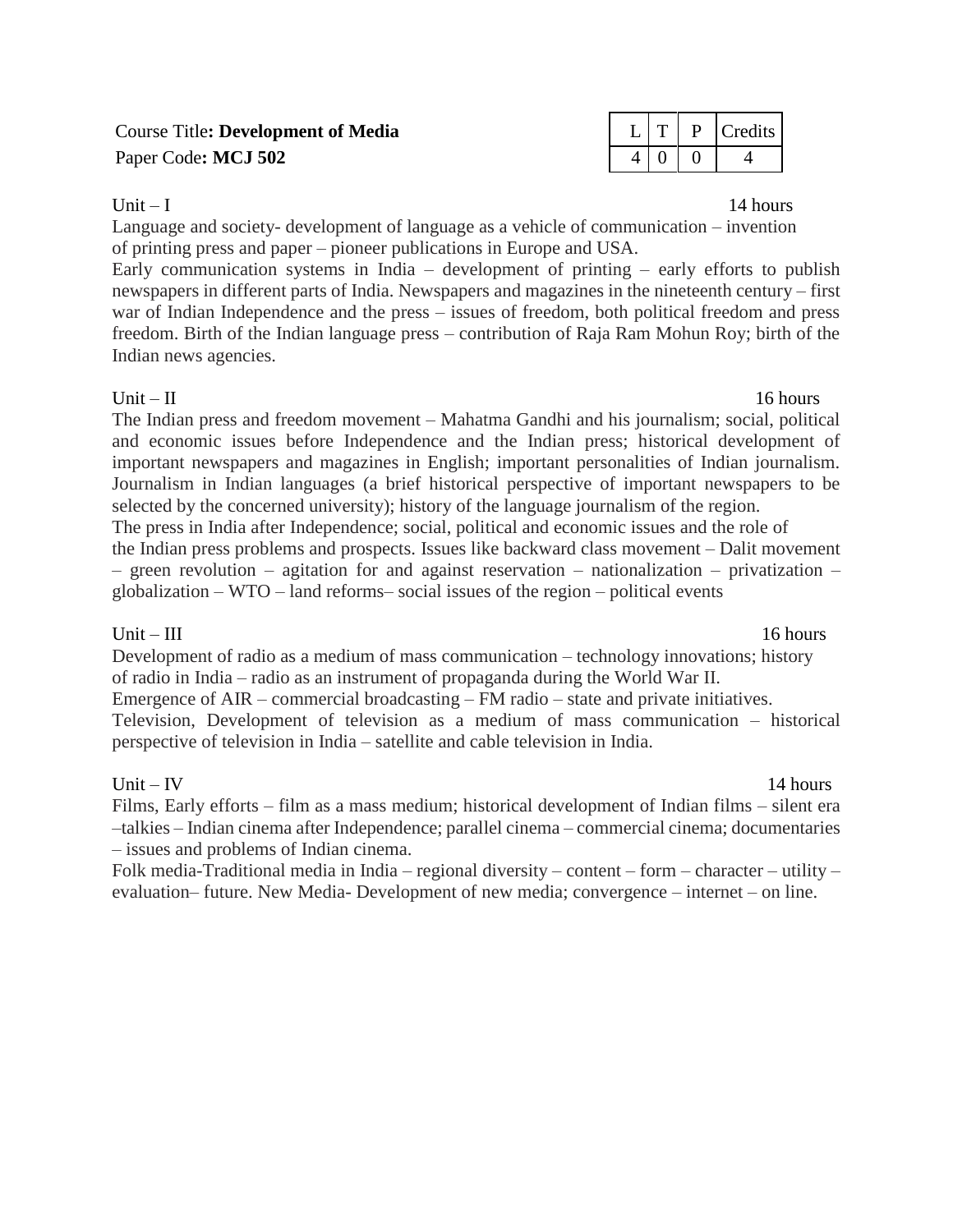# Course Title**: Reporting and Editing of Print Media**

Paper Code: MCJ 503

# Unit  $-1$  14 hours

News: definition, concept, elements, values, sources, lead writing, kinds, reporting crime, weather, city life, speech, accident, disaster, court, election, riots, war/conflict/tensions. Interviewing – kinds, purposes, technique.

# Unit – II  $16 \text{ hours}$

Interpretative reporting – purposes, techniques.

Investigative reporting – purposes, sources, styles, techniques.

Columns – development, criticism, reviews, feature writing, news analysis, back grounding. Political reporting, Legislative reporting & Diplomatic reporting.

# Unit – III  $14 \text{ hours}$

Scoops and exclusives and specialized reporting – science, sports, economic, development, commerce, gender, and allied areas reporting for magazines

Editing: Meaning, purposes, symbols, tools, lead, body, paragraphing. Proof reading, meaning, symbols, purposes.

# Unit  $-$  IV 16 hours

News desk, editorial department set-up, news flow, copy management and organization Headlines – techniques, styles, purposes, kinds of headlines. Dummy page-make-up, layout, principles of photo editing– Magazine editing, layout, graphics.

| <b>Course Title: Electronic Media</b> | L T P | Credits |
|---------------------------------------|-------|---------|
| Paper Code: MCJ 504                   |       |         |

Evolution and growth of electronic media: radio, television and internet. Characteristics of radio, television and Internet as medium of communication – spoken, visual and multiple versions of information through links.

 $Unit - II$ 

Principles and techniques of audio-visual communication– thinking audio and pictures, grammar of sound, visuals and web production.

Unit - III

|  | Credits |
|--|---------|
|  |         |

|  | Credits |
|--|---------|
|  |         |

Unit  $-1$  12 hours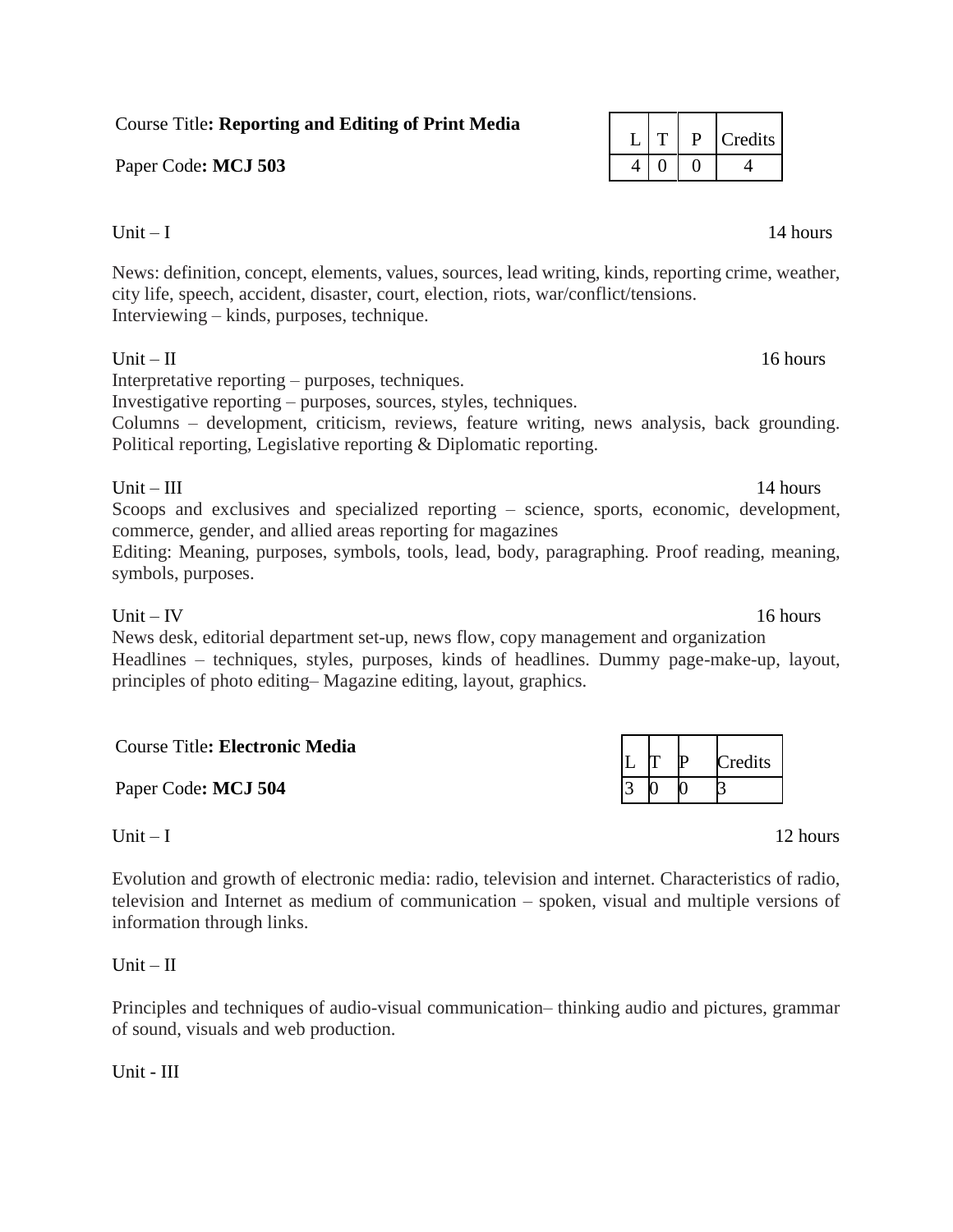Technology and skills of linear and non-linear systems of audio- visual communication – sound construction and picture formation through a wide range of microphones, sound-recorders, camcorders, video recorders, computer-graphics and studio equipment (exposure through field visits).

Unit - IV

Transmission of sound, images and data through microwave, satellite, cable and television technologies. Infrastructure, content and flows on internet, with specific reference to India – reach and access to personal computers and internet connectivity. Newspaper, magazine, radio, television, and on internet.

Course Title**: Advertising**

Paper Code: MCJ 505

|  | Credits |
|--|---------|
|  |         |

Unit  $-I$ 

Evolution and growth of advertising – definitions of advertising – relevance of advertising in the marketing mix

# Unit - II

Classification of advertising – various media for advertising – national and global advertising scene – socio-economic effects of advertising.

Ad agency management, various specialist departments in an ad agency: (account planning, account servicing, creative, media planning, HRD, etc.)

#### Unit - III

Client related issues and the process, business development, pitching for accounts – agency client interface: the parameters - creative and media briefing process, agency-media interface, agency revenue earning and sources, agency audit.

Unit - IV

Mass media laws concerning advertising – apex bodies in advertising AAAI, ASCI etc.), ASCI and its code of conduct, case studies from ASCI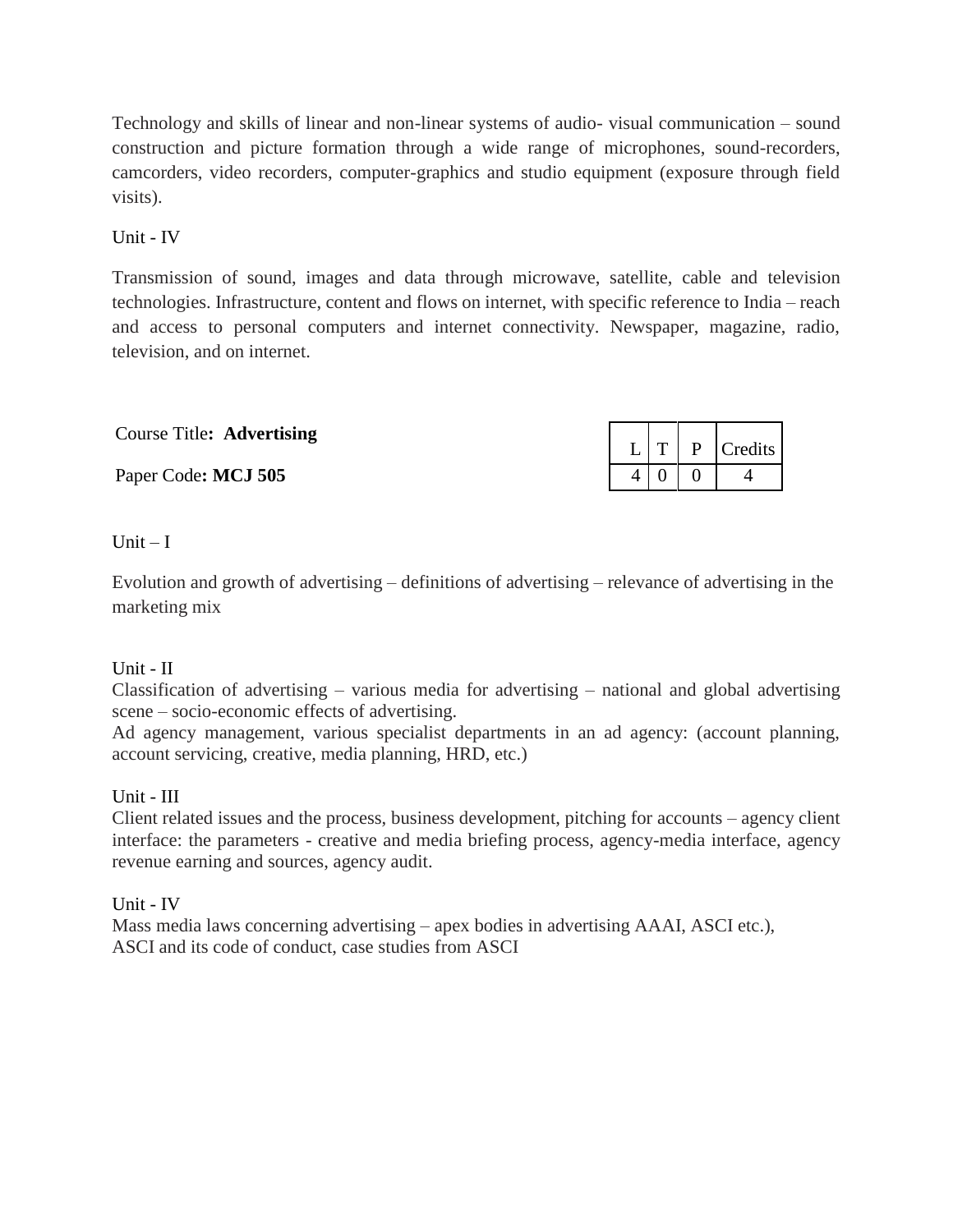# **Semester-II**

Course Title**: Development Communication**

Paper Code: MCJ 508

|  | Credits |
|--|---------|
|  |         |

#### Unit - I

Development: meaning, concept, process and models of development – theories – origin– approaches to development, problems and issues in development, characteristics of developing societies, development dichotomies, gap between developed and developing societies.

### Unit - II

Development communication: meaning – concept – definition – philosophy – process -theories – role of media in development communication - strategies in development communication - social cultural and economic barriers - case studies and experience –development communication policy – strategies and action plans – democratic decentralization, Panchayati Raj - planning at national, state, regional, district, block and village levels.

### Unit - III

Agricultural communication and rural development: The genesis of agricultural extension, extension approach system – approach in agricultural communication – diffusion of innovation– model of agricultural extension – case studies of communication support to agriculture.

Development support communication: population and family welfare – health – education and society – environment and development - problems faced in development support communication.

# Unit - IV

Developmental and rural extension agencies: governmental, semi-government, non-governmental organizations problems faced in effective communication, micro – macro –economic frame work available for actual developmental activities – case studies on development communication programs. Writing development messages for rural audience: specific requirements of media writing with special reference to radio and television.

| <b>Course Title: Research Methodology</b> |  |  |
|-------------------------------------------|--|--|
| Paper Code: MCJ 509                       |  |  |

Unit - I

Definition – elements of research – scientific approach – research and communication theories– role – function – scope and importance of communication research – basic and applied research. Research design components – experimental, quasi-experimental, bench mark, longitudinal studies – simulation – panel studies –correlation designs.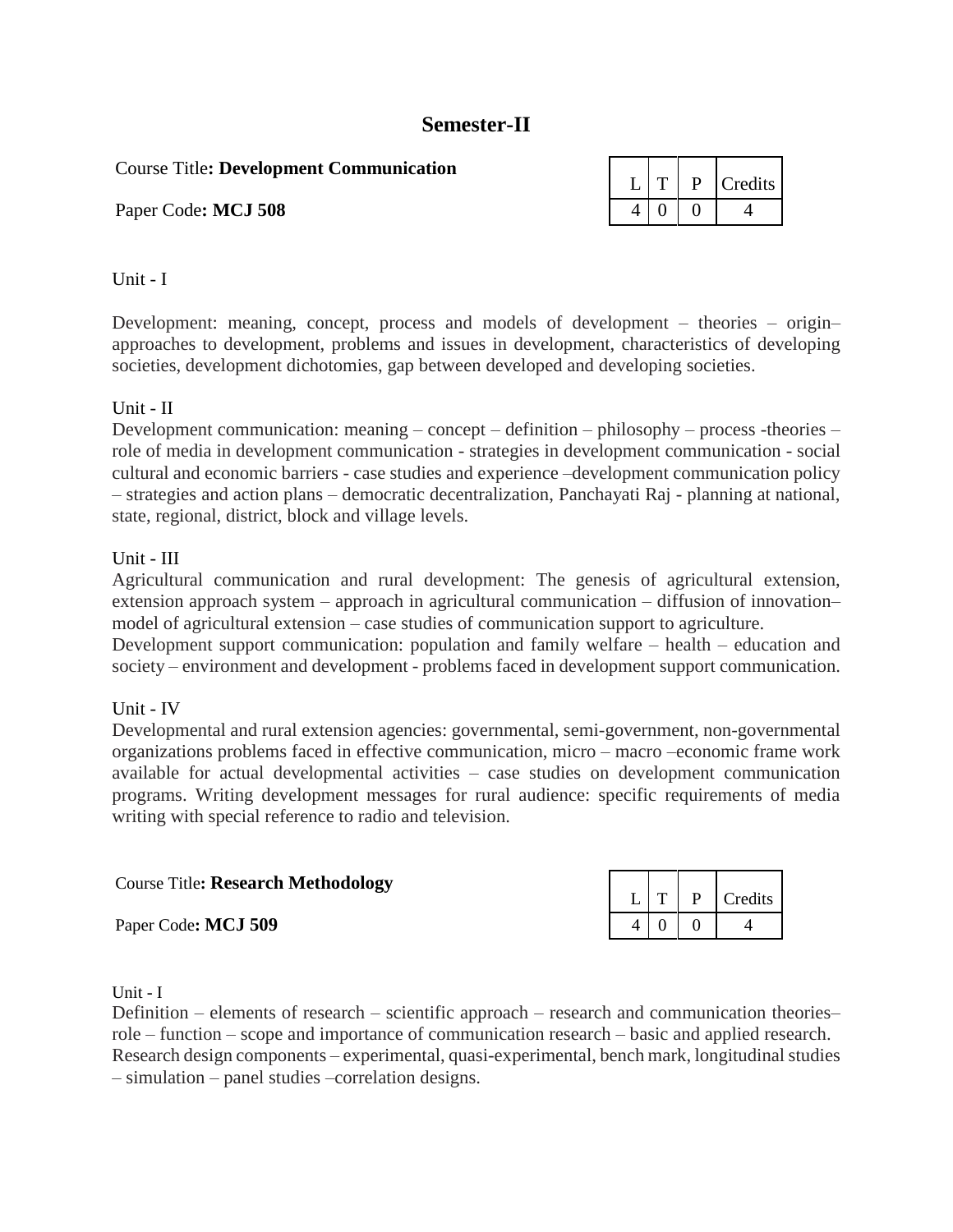#### Unit - II

Methods of communication research – census method, survey method, observation method, clinical studies – case studies – content analysis.

Tools of data collection: sources, media source books, questionnaire and schedules, people's meter, diary method, field studies, logistic groups, focus groups, telephone, surveys, online polls.

#### Unit - III

Random sampling methods and representativeness of the samples, sampling errors and distributions in the findings.

Media research – evaluation, feedback – feed forward – media habits – public opinion surveys– pre-election studies and exit polls.

#### Unit - IV

Report writing – data analysis techniques – coding and tabulation – non-statistical methods– descriptive – historical – statistical analysis – parametric and non-parametric – uni-variate–bi variate – multi-variate – tests of significance – levels of measurement – central tendency– tests of reliability and validity – SPSS and other statistical packages.

Media research as a tool of reporting. Readership and / audience surveys, preparation of research reports / project reports / dissertations / theses. Ethical perspectives of mass media research.

| Course Title: Media Management |  |                          |
|--------------------------------|--|--------------------------|
| Paper Code: MCJ 510            |  | $4 \mid 0 \mid 0 \mid 4$ |

#### Unit - I

Principles of media management and their significance – media as an industry and profession. Ownership patterns of mass-media in India – sole proprietorship, partnership, private limited companies, public limited companies, trusts, co-operatives, religious institutions (societies)and franchisees (chains).

#### Unit - II

Policy formulation – planning and control; problems, process and prospects of launching media ventures. Organization theory, delegation, decentralization, motivation, control and co-ordination. Hierarchy, functions and organizational structure of different departments – general management, finance, circulation (sales promotion – including pricing and price – war aspect);advertising (marketing), personnel management, production and reference sections; apex bodies: DAVP, INS and ABC. Changing roles of editorial staff and other media persons. Editorial – Response system.

#### Unit - III

Economics of print and electronic media – management, business, legal and financial aspects of media management. Budgeting and finance, capital costs, production costs, commercial polity, advertising and sales strategy, completion and survival, evolving a strategy and plan of action, operations, production schedule and process, evaluation, budget control, costing, tax, labour laws and PR for building and sustaining business and audience.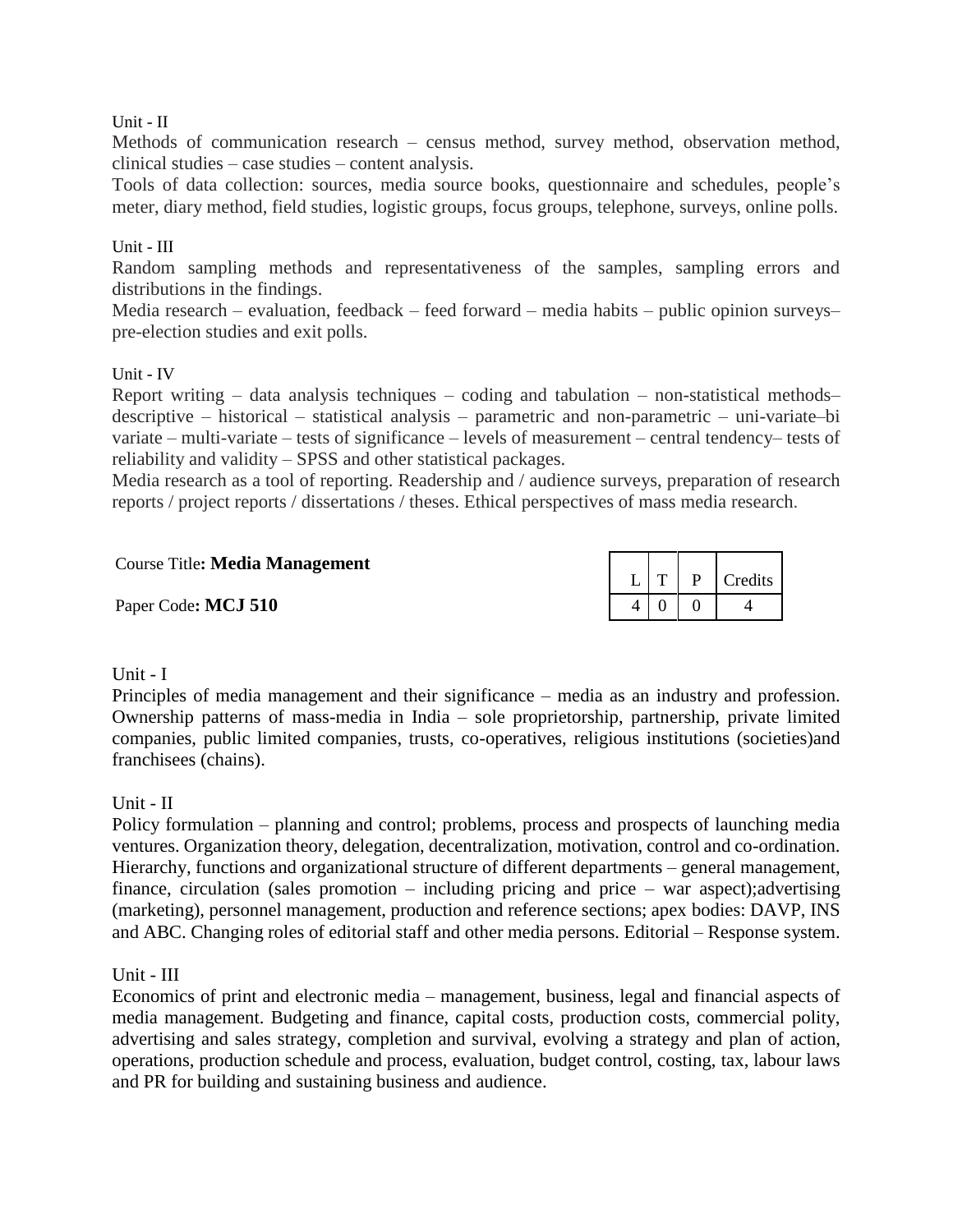#### Unit - IV

Planning and execution of program production – production terms, control practices and procedures. Administration and program management in media – scheduling, transmitting, record keeping, quality control and cost effective techniques. Employee / employer and customer relations services; marketing strategies – brand promotion (space/time, circulation)– reach – promotion – market survey techniques - human research development for media.

Foreign equity in Indian media (including print media) and Press Commissions on Indian newspaper management structure.

**Paper Code: MCJ 511** 

|  | Credits |
|--|---------|
|  |         |

Unit - I

Evolution and history of public relations – definitions of PR, PR and allied disciplines (publicity, propaganda, public affairs, lobbying, etc.).

#### Unit - II

Symmetrical and asymmetrical theories of PR - law and ethics of PR (defamation, copyright, invasion of privacy; PRSI code of ethics).

#### Unit - III

Interface of PR with various management disciplines (human resource development, finance, marketing, law, etc.) - publics in PR, PR tools (interpersonal, mass media and selective media)

Unit - IV

PR in industry (public sector, private sector and multinational) – PR in central and state governments and the functioning of various media units of the state and Union governments.

| <b>Course Title: Editing and Editorial Writing</b> |  |                   | $L$ $T$ $P$ $C$ redits |
|----------------------------------------------------|--|-------------------|------------------------|
| Paper Code: MCJ 512                                |  | $4 \mid 0 \mid 0$ |                        |

#### Unit - I

Principles of editing; News room: organization and functioning; Functioning of electronic news room; Sub-editing : meaning, purpose; news desk, news flow, copy management, Role and responsibilities of News editor, Deputy news editor, Chief-sub-editor & sub-editor.

Unit - II

Editing on computers. The editorial page, columns, articles, middle and letter to the editor; the editorial: types, importance, planning and writing; Qualities and responsibilities of the editor, Deputy editor, Assistant editor and editorial staff.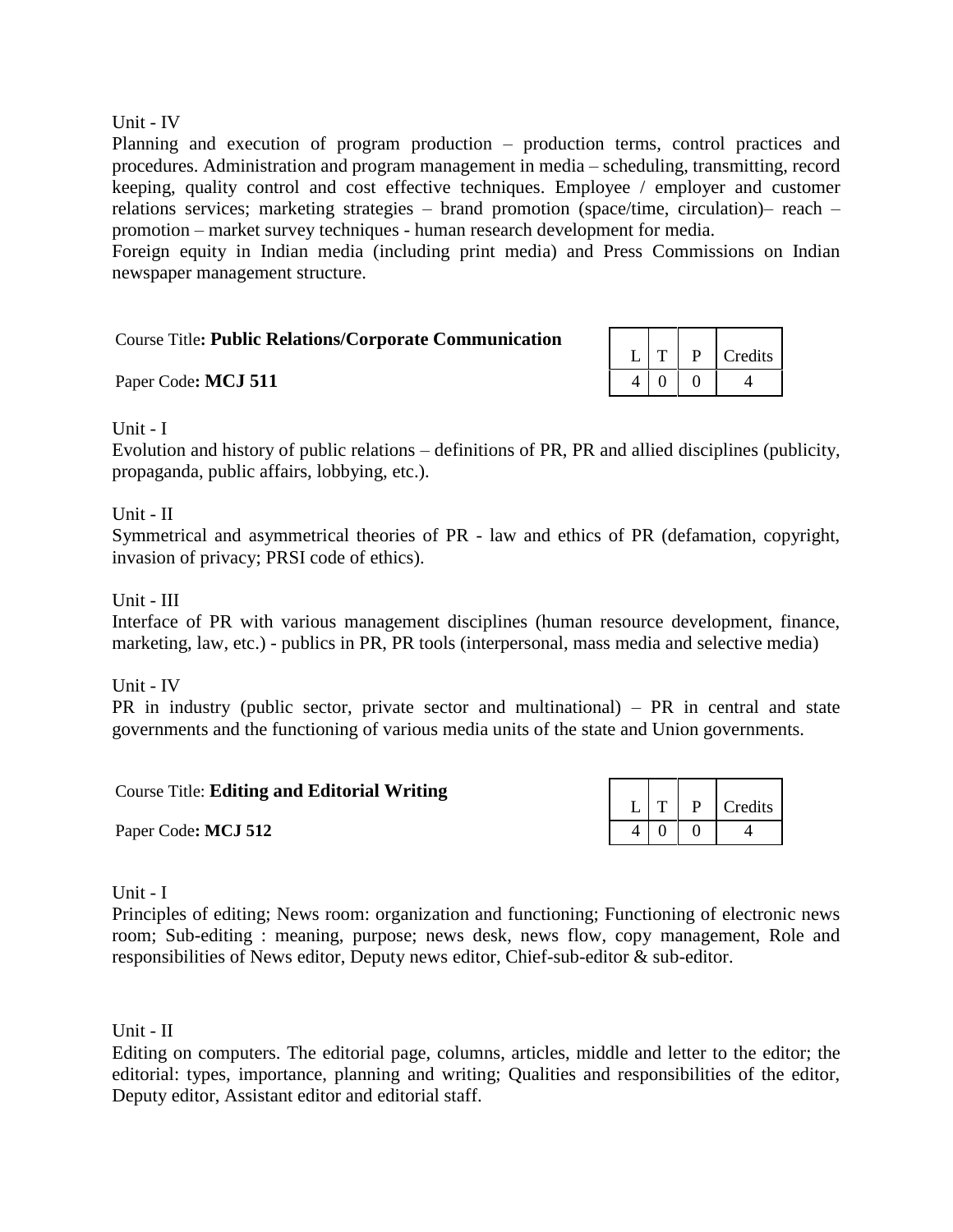Unit - III

Feature : definition; Difference between features, articles and news; Feature writing; Types of feature : News features, Human interest features, Institutional, Narrative and Photo features, etc.; Features for magazines and newspapers; Importance of human interest in features;

# Unit - IV

Importance of features in daily newspapers and periodicals. Literary journalism, Book review. Ethics of the press; Libel, defamation etc.; Code of ethics for journalists; Role of print media in a crises situation (Internal and external); Declining status of the editor; Role of business manager. Latest trends in print media.

# **SUGGESTED READINGS**

- *Modern Feature Writing by Dewelt Reddick, Harper.*
- *Mass Communication and Journalism in India by D.S. Mehta, Allied Publishers.*
- *Media Ethics and Laws by Jan R. Hakeculdar.*
- *The Art & Craft of Feature Writing by William E. Blundell, Plume.*
- *Pattarkari : Hunnar Te Kala (Punjabi) by Dalbir Singh, Publication Bureau, PunjabiUniversity, Patiala.*
- *Major Principals of Media Laws by Wayne Overpeck, California State University.*
- *Mass Media Law by Don R Pember, Mc Graw Hill.*
- *The law of Public Communication by Kent r Middleton William E Boston.*
- Media & Culture an Introduction to Mass Communication by Richard Campbell.
- *Punjabi Sahitak Patarkari by Harjinder Walia.*
- *Patarkari te Jan Sanchar by Harjinder Walia, Parul Raizada, Madan Publication (2015).*

# **Semester-III**

Course Title**: Production Techniques of Radio and Television**

Paper Code: MCJ 601

|  | Credits |
|--|---------|
|  |         |

Unit - I

Radio Journalism and Production: Radio program production process and techniques, thinking audio. Aspects of sound recording – types of microphones and their uses – field recording skills; radio feature production; radio documentary production; studio chain; live studio broadcast with multiple sources – news production. Using sound bytes and actualities; spacebridge with field sources of news; studio production of radio newsreel and current affairs programs - formats of radio programs – studio interviews – studio discussions – phone-in programs – O.B. production of sporting and mega events.

Unit - II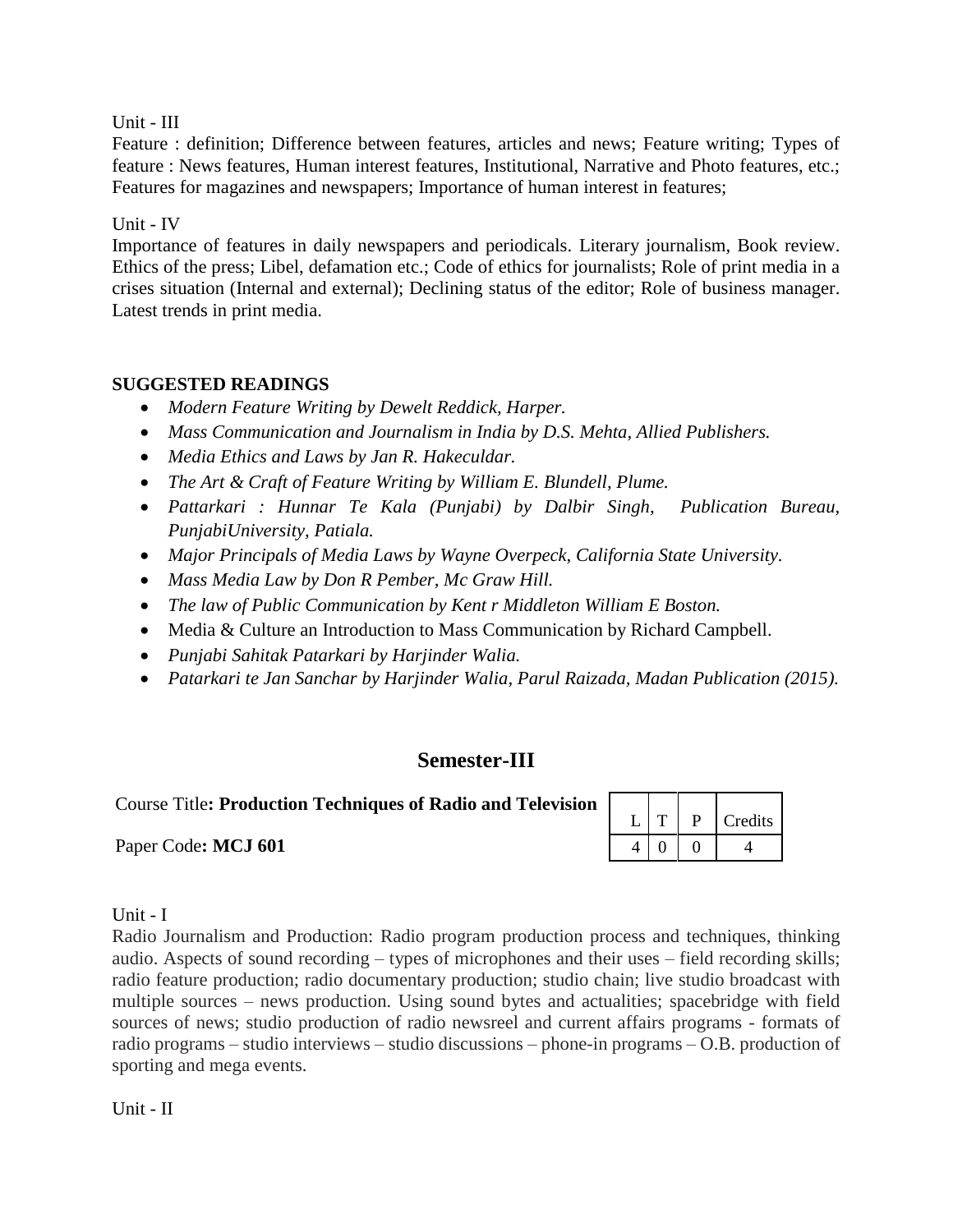Writing for radio: Spoken language writing – writing for programs– writing for radio commercials – illustrating copy with sound effects; news writing – structuring radio-copy; editing agency copy, reporter's copy – compiling radio news programs; writing intro to bytes – writing headlines, teasers and promos. Radio reporting: Field reporting, reporting specialized areas, investigative reporting; voice dispatches; interview techniques; presentation; structuring a radio report – news capsuling and radio commentary. Voice training - effective use of voice –enunication, flow, pronunciation, modulation; on-line interview techniques; moderating skills for radio discussion programs; handling interactive live transmission.

#### Unit - III

### Television Journalism and Production

Visual communication – communicating with still pictures and video – shooting with TV camera– camera mounting. Color balance, basic shots and camera movement.

Basic of TV Production: TV lighting in field, using reflectors. Lighting grid – luminaries.

Studio lighting – three-point lighting – high key and low key lighting; properties, studio sets and make-up. Video editing techniques – cut, mix and dissolve use of cutaway – AB roll editing; digital effects and post production – planning location shoots – story board – single camera shooting – multi camera shooting – shooting and editing schedules – studio production –role of functionaries - planning studio programs – cue's and commands – formats of TV programs – studio interview – studio discussion -studio chat shows with audience participation – studio quiz program with audience participation – TV documentary production– corporate video production

#### Unit - IV

Writing for television: Writing to still, writing for video, reference visuals to words.TV news writing; marking copy in production language. Writing for television programs – research, visualization and production script. Television reporting: visualizing news/ENG – research, investigation – interview techniques; piece to camera and voice over; sequencing and editing news packages; investigative reporting – economic reporting – sports reporting - human interest stories Television news editing: planning, production and compilation of news programs – writing leadin/intro to news packages – headlines writing, teasers and promos.

Television anchoring: voice broadcast skills – enunciation , flow, modulation - facing a camera– eye contact - use of teleprompter; live studio and field interviews - moderating TV studio discussions; anchoring chat shows and cross-fire.

| <b>Course Title: Research Application</b> |  |
|-------------------------------------------|--|
|-------------------------------------------|--|

Paper Code: MCJ 602

|  | Credits |
|--|---------|
|  |         |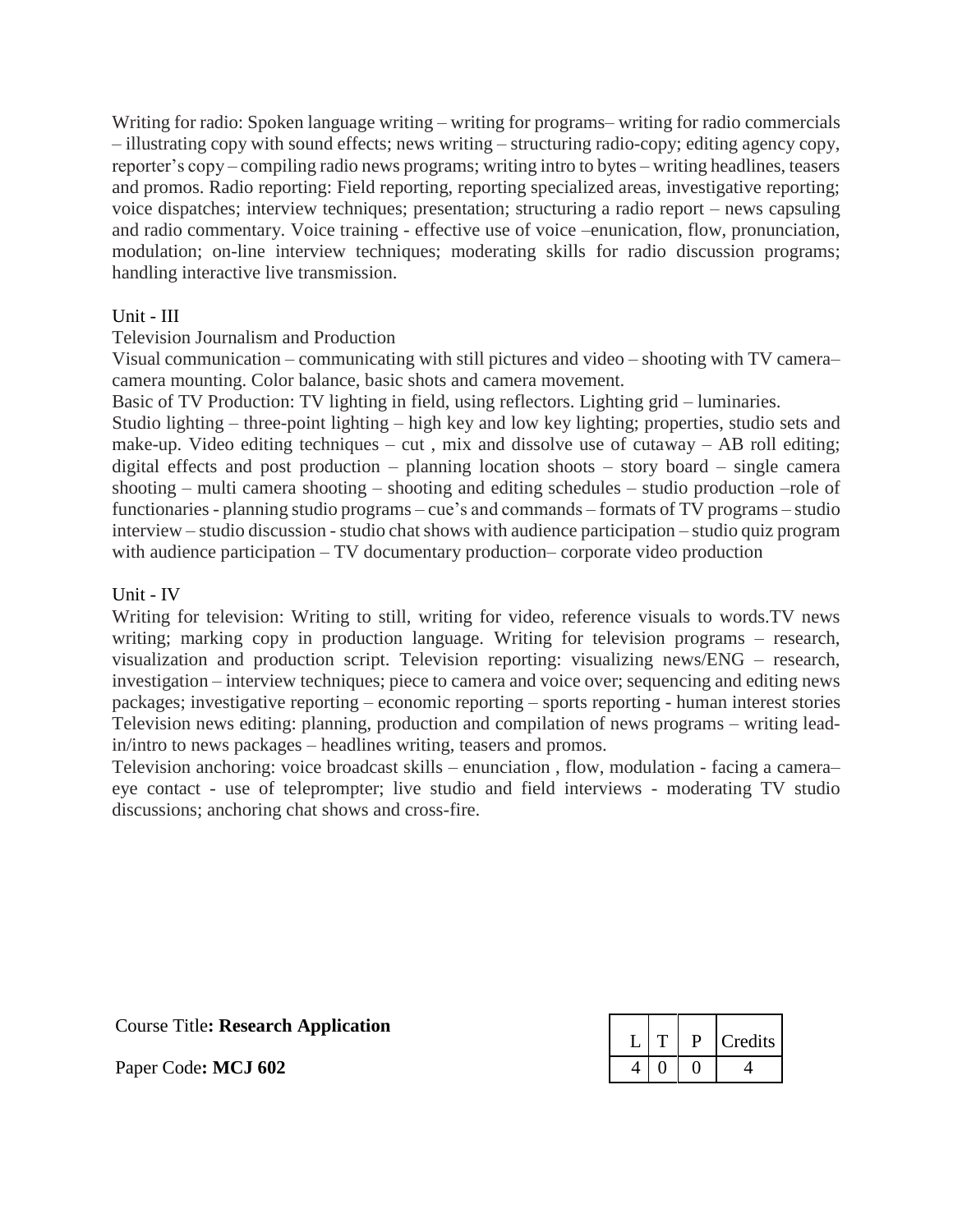### Unit - I

The Mass Concept: - The Mass Audience, Mass Media and Society, The rise of a dominant Paradigms for theory and research, Critical Paradigms, Models of Communication, Transmission Model, publicity Model, reception Model and Comparison.

### Unit - II

Marketing Research: - Definition, Scope and need Marketing Research Process, Techniques and tools of Marketing Research, Consumer Research: - Meaning, Scope and Functions, Advertising Research and Campaign Development: - Limitations of Research.

### Unit - III

Research applications in Print & Electronic Media; Types of Print Media Research--Readership Research; Methodology of Readership Research--Drawing readers profiles; Item-selection studies, Reader-Nonreader studies; Circulation Research;

Unit - IV

Research applications in Electronic Media; Rating and Non-rating research; Interpreting ratings. Structural, Behavioral and cultural traditions of analysis, History of Media effects Research and Theory:- Four Phases all Powerful Media, Theory of Powerful Media, Powerful Media rediscovered and Negotiated Media influence.

# **SUGGESTED READINGS**

- Gamble and Gamble, Introduction to Mass Communication, McGraw-Hill (1989).
- Werner Joseph Severin & james W. Tankard, Communication Theories, Addison Wesley Longman(2010)
- Alfred Govd Smith, Communication and Culture, Holt Rinehart Winston (1966).
- JensenHarper & Row, Fundamentals of Communication.
- Wilbur Lang Schramm, Men, Messages and Media, Harper and Row (1973).
- Klaus Krippendroff, Content Analysis, Sage Publication (2013).
- P.V.Young, Scientific Social Surveys and Research, Prentice Hall (1949).
- Wilkinson and Bhandarkar, Methodology and Techniques of Research,Himalaya Publishing House( 2010)
- C.R. Kothari,Research Methodology, New Age International (2010).
- Arther AsaBerger, Media Analysis Techniques, Sage Publication (2013).
- Mass Communication.K. J, McGarthy
- R. Cauvery & M. Girja Sudhanayak, Research Methodology, S.Chand & Co. Ltd (2010)
- Barrie Gunter, Media Research Methods, Sage Publication (2000).

Course Title**: Inter-cultural Communication**

| Credits |
|---------|
|---------|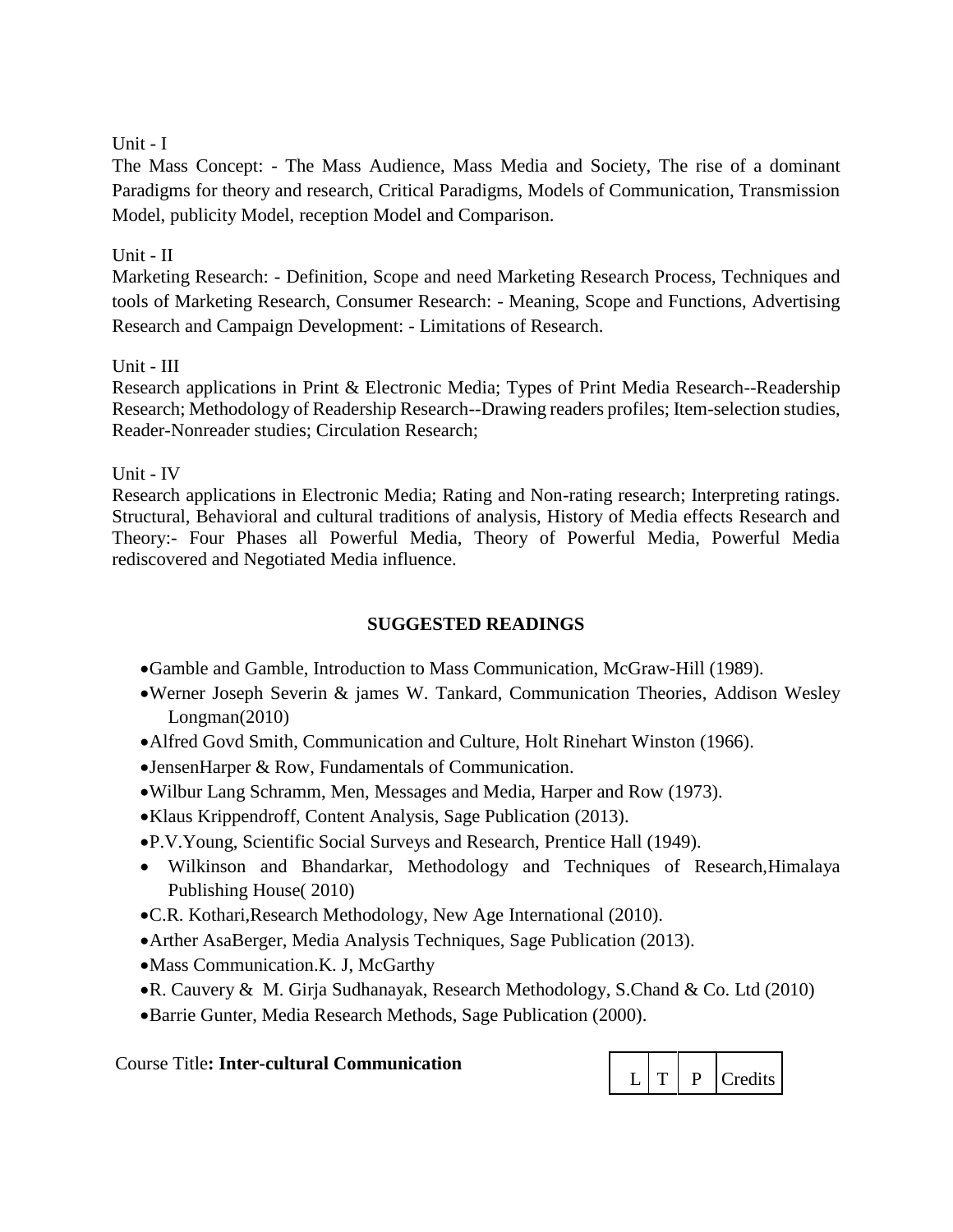#### Unit - I

Culture – definition – process – culture as a social institution – value systems – primary –secondary – eastern and western perspectives.Inter-cultural communication – definition – process – philosophical and functional dimensions– cultural symbols in verbal and non-verbal communication.

#### Unit - II

Perception of the world – Western and Greek (Christian) – varied eastern concepts (Hindu, Islamic, Buddhist, others) – retention of information – comparison between eastern andwestern concepts. Communication as a concept in western and eastern cultures (Dwaitha – Adwaitha – Vishishtadwaitha – Chinese (DaoTsu and Confucius – Shinto Buddhism) and also Sufism. Language and grammar as a medium of cultural communication – Panini/Patanjali – Prabhakara– Mandanamisra – Chomsky – Thoreau and others – linguistic aspects of inter-cultural communication.

#### Unit - III

Modern mass media as vehicles of inter-cultural communication – barriers in inter-cultural communication – religious, political and economic pressures; inter-cultural conflicts and communication; impact of new technology on culture; globalization effects on culture and communication; mass media as a culture manufacturing industry – mass media as a cultural institution; mass culture typologies – criticism and justification.

Unit - IV

Culture, communication and folk media – character, content and functions – dance and musicas instruments of inter-cultural communication; UNESCO's efforts in the promotion of intercultural communication – other organizations – code of ethics.

Course Title**: New Media Applications**

Paper Code: MCJ 604

|  | Credits |
|--|---------|
|  |         |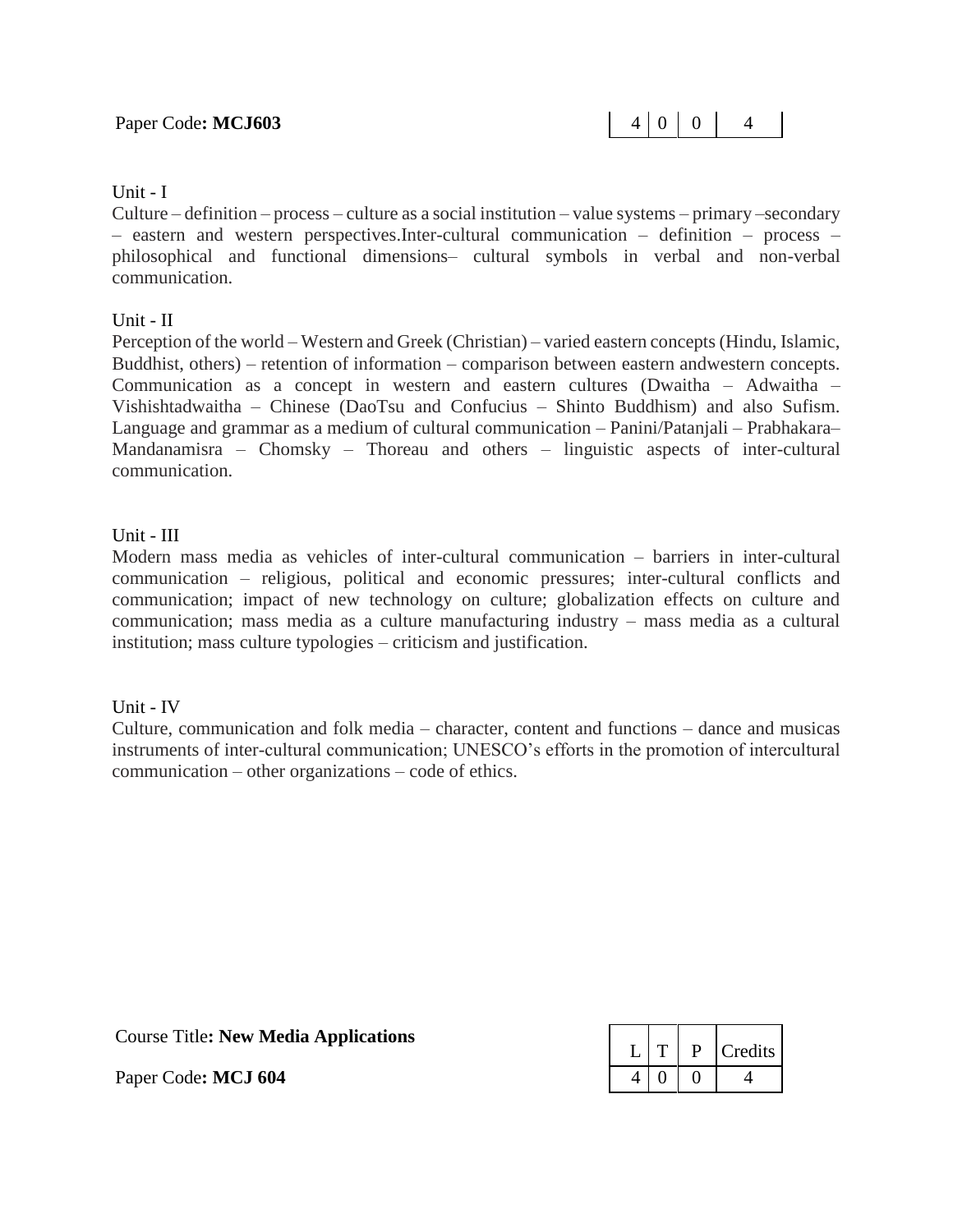# Unit - I

New Media Technology

Communication Technology (CT): concept and scope CT and IT: similarities and differences – telephony – electronic digital exchange, C-Dot -Pagers, Cellular Telephone.

Internet: LAN, MAN, WAN, E-mail, Web Ownership and administration of Internet, ISPs, WAP, types of Internet connections: Dial-up, ISDN, lease-line. Optical fibre: structure, advantage and application; protocols of Internet: SLIP, CSLIP, TCP/IP, PPPWEB PAGE, Websites, and Homepages.

# Unit - II

Introduction to HTTP, HTML, ELP, DNS, JAVA; browsing and browsers, bookmarks, searching: through directory search engine, search resources; video conferencing and telephony, ecommerce: m-commerce, buying, selling, banking, advertising on Internet.

# Unit - III

Web page development, inserting, linking; editing, publishing, localing, promoting and maintaining a website

# Unit - IV

Cyber Journalism: On-line editions of newspapers-management and economics; cyber newspapers-creation, feed, marketing, revenue and expenditure, Online editing, e-publishing; security issues on Internet; social, political, legal and ethical issues related IT and CT.

### Seminar

Project Report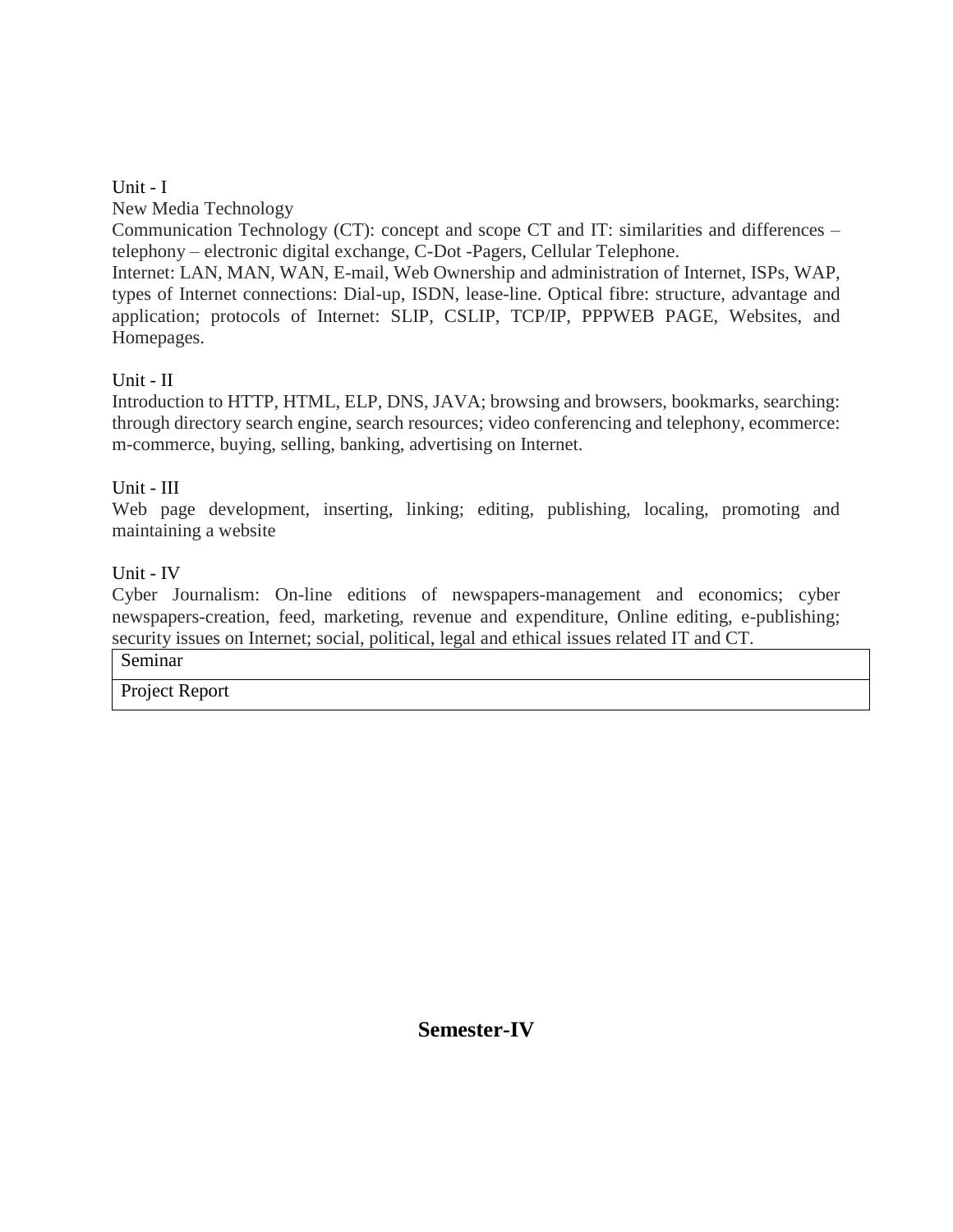Course Title**: Media Law and Ethics**

Paper Code: MCJ 606

|  | Credits |
|--|---------|
|  |         |

### Unit - I

Media Law: Constitution of India: fundamental rights – freedom of speech and expression and their limits – directive principles of state policy, provisions of declaring emergency and their effects on media – provisions for amending the constitution; provisions for legislature reporting; parliamentary privileges and media; theory of basic structure; union and states; and election commission and its machinery.

### Unit - II

Specified press laws: history of press laws in India – Contempt of Courts Act 1971 – civil and criminal law of defamation – relevant provisions of Indian Penal Code with reference of sedition, crime against women and children; laws dealing with obscenity; Official Secrets Act,1923, vis-àvis right to information – Press and Registration of Books Act, 1867.

### Unit - III

Working Journalists and Other Newspaper Employees (Conditions of Service & Miscellaneous Provisions) Act, 1955; – Cinematograph Act, 1953; Prasar Bharati Act; WTO agreement and intellectual property right legislations, including Copyright Act, Trade Marks Act and Patent Act – information technology, convergence legislations including cyber laws and Cable Television Act; and media and public interest litigation.

#### Unit - IV

Ethics: Media's ethical problems including privacy, right to reply, communal writing and sensational and yellow journalism; freebies, bias, coloured reports; ethical issues related with ownership of media – role of press and/or media councils and press ombudsmen in the world – Press Council of India and its broad guidelines for the press – codes suggested for the press by Press Council and Press Commissions and other national and international organizations – and codes for radio, television, advertising and public relations. Accountability and independence of media.

Course Title**: Photo Journalism**

|  | Credits |
|--|---------|
|  |         |

Paper Code: MCJ 607 Unit I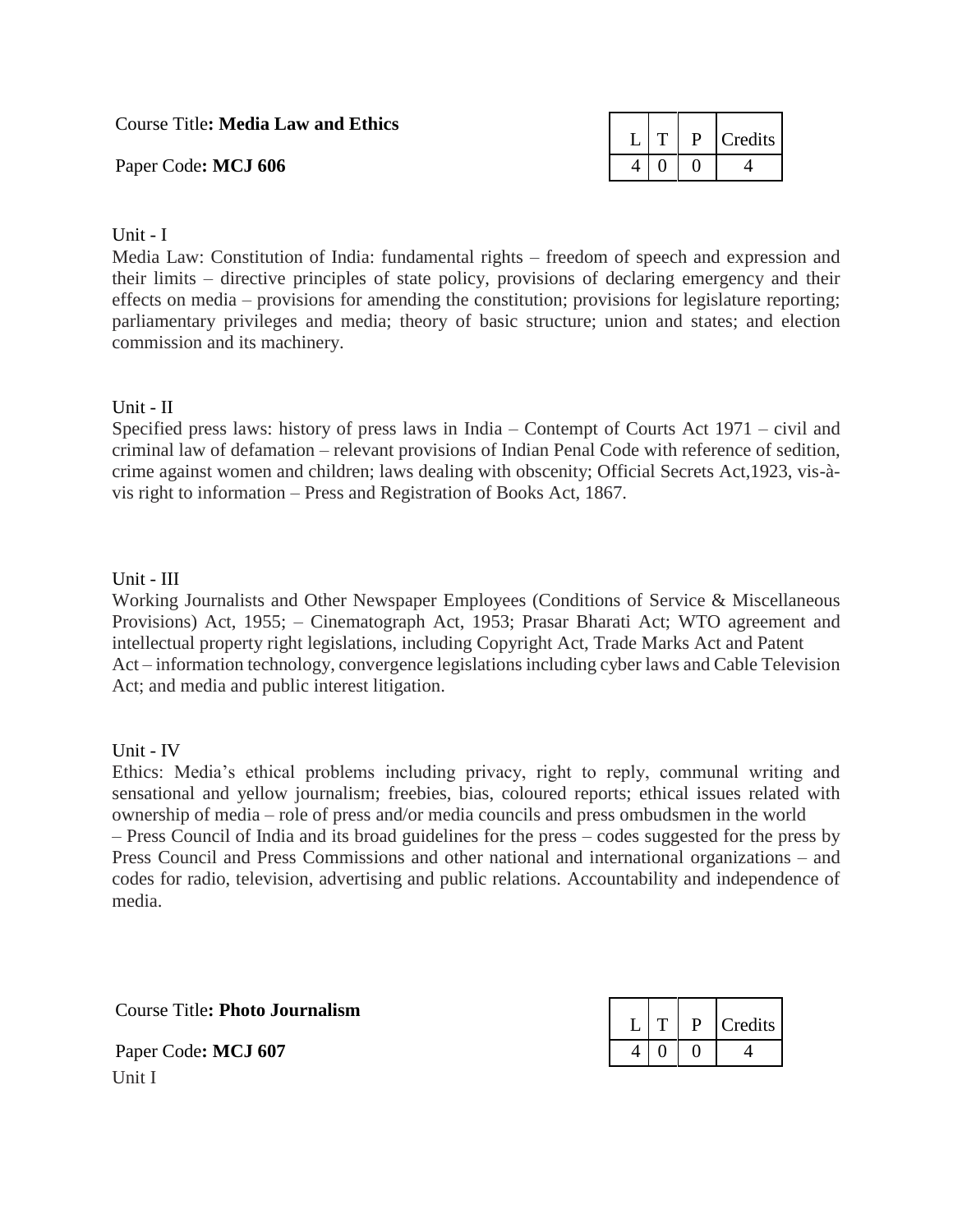Photography - elements and principles – visual language – meaning – photographer's jargon; composition of photography – subject and light.

Photographic equipment – cameras – types – formats – lens – their types and functions – film – types and functions – accessories

### Unit II

Shots – focus – shutter – speed – selection of subject – different types of photographs – action – photo editing – procedure – pictures for newspapers and magazines – developing photographers' manual and computerized photography.

### Unit III

Photographing people; portrait and still, wildlife; environment; sports; landscape; industrial disasters; photography for advertising; conflicts – war – political and social photography.

Unit IV

News values for pictures – photo-essays – photo features; qualities essential for photo journalism; picture magazines – colour photography; impact of technology. Practicals, field assignments and their evaluation.

| <b>Course Title: Film Studies and Film Production</b> |  |  |
|-------------------------------------------------------|--|--|
|                                                       |  |  |

Paper Code**: MED 608** 4 0 0 1

#### Unit - I

Film as a medium; Commercial vs Art Cinema; Overview of world Cinema; Evolution of Indian Cinema ; New Wave Cinema; Actuality, Documentary, Docu-drama& Feature Films. Film appreciation, Film Review and Film Criticism; New Trends in Indian Cinema; Changing trends in Punjabi Cinema.

Unit - II

Films for Social Change, Impact of Hollywood on Indian Cinema. The basics of screen grammar; Thinking visually; Five c's of cinematography; Film vs. television/video/theatre; New methods and techniques of Film publicity, Film viewing: Traditional theatre and Multiplex Culture. Film Censorship

Unit - III

Thinking and Conceptualizing a film; Planning and controlling the production; Significance of research in AV production process; From Idea to shooting scripts; Framing effective shots- Field of View, Headroom, Nose room and Lead room. Rack Focus, Deep Focus. Basic Principles of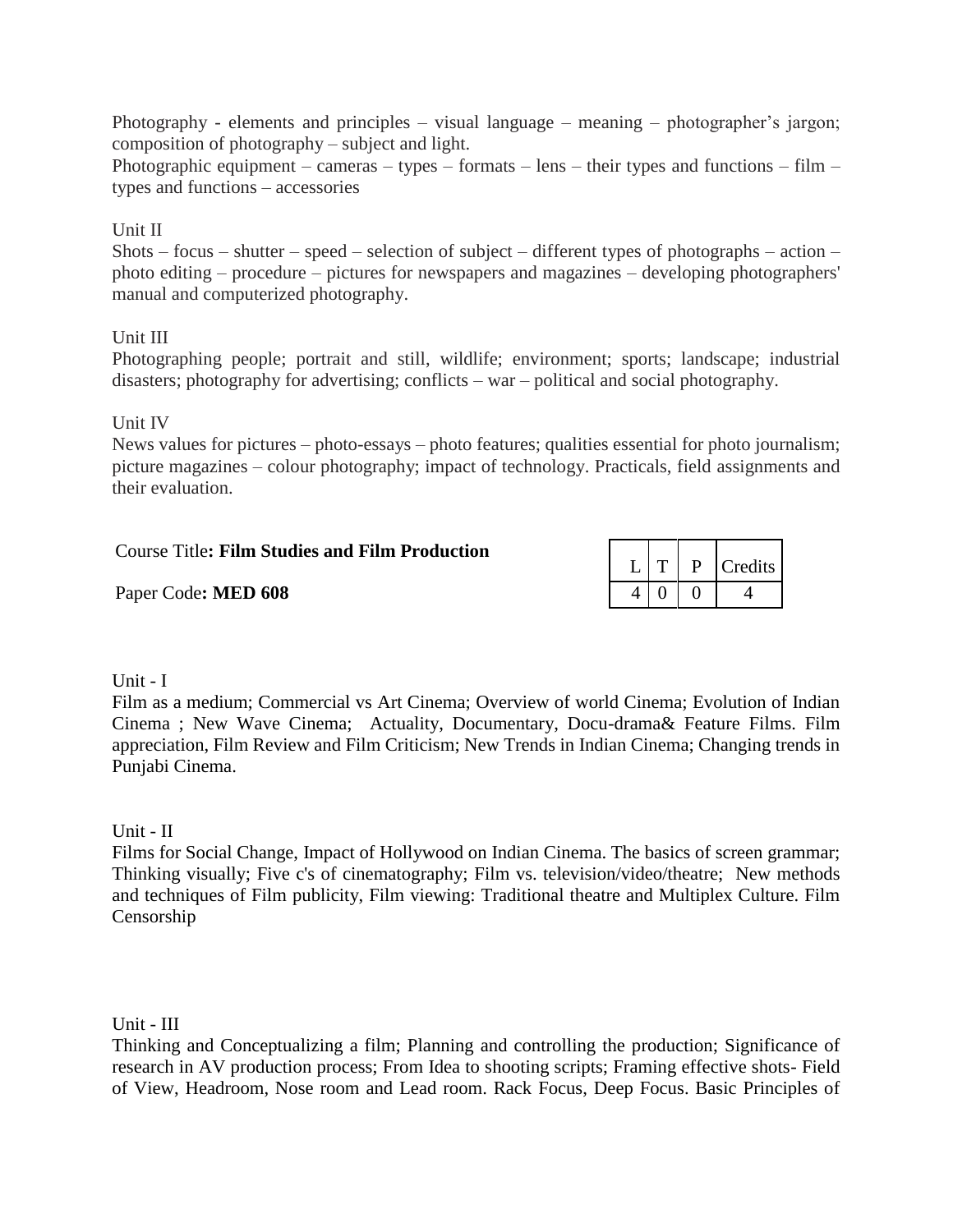Shot Composition. Close Framing; Screen area- Object Centering, Spot focus, Non- symmetrical Division, Horizontal plane, Imaginary Line, Rule of Thirds, 30 degree and 180 degree. Story Boards, Aspect Ratio: 4:3, 16: 9 **,**

### Unit - IV

Make up**.** Visual and Sound Effects; Standard Electronic effects and Digital Video Effects; Basic Transitions — Cut Dissolve, Fade, Dissolve, Wipe, Superimposition, Chroma Key, Foley, Direction; From Script to screen; Director's roles—Director as Visualiser, Artist, Psychologist, Technical Advisor, Cameraperson and Editor, Director as Central Coordinator & Crises Manager; Single - camera direction, Multi Camera direction.

### **SUGGESTED READINGS**

- Martha Mollison, Producing Videos: A Complete Guide, Allen & Unwin (2010).
- Gerald Millerson & Jim Owens, Television Production, Focal Press (2009).
- Blain Brown, Cinematography Theory & Practice, Focal Press (2011).
- Blain Brown, Motion Pictures and Video Lighting, Focal Press (2007).
- James Monaco, How to Read a Film, Oxford University Press (2009).
- Gerald Mast, A Short History of the Movies, Longman (2005).
- Bin Nichols, Movies and Methods, University of California Press (1976).
- Eric Barnouw, History of Documentary Films, Oxford University Press (1993).
- Michael Langford, Advanced Photography, Focal Press (2011).
- Karel Reisw, The Technique of Film Editing, Focal Press (2009).
- V. Nilsen, Cinema as a Graphic Art, Hill & Wang Publisher (1972).
- Satyajit Ray, Our Films Their Films*,* Orient Blackswan Pvt Ltd (2012).
- Sharda Koshik, Script to Screen, Macmillan Publisher (2000).

#### Course Title**: International Communication**

Paper Code: MCJ609

|  |  | Credits |
|--|--|---------|
|  |  |         |

#### Unit - I

Political, economic and cultural dimensions of international communication – communication and information as a tool of equality and exploitation – international news flow – imbalance– media growth – international, regional and internal disparities.

#### Unit - II

Communication as a human right – UNO's Universal Declaration of Human Rights and communication – international news agencies and syndicates, their organizational structure and functions – a critique of western news values.